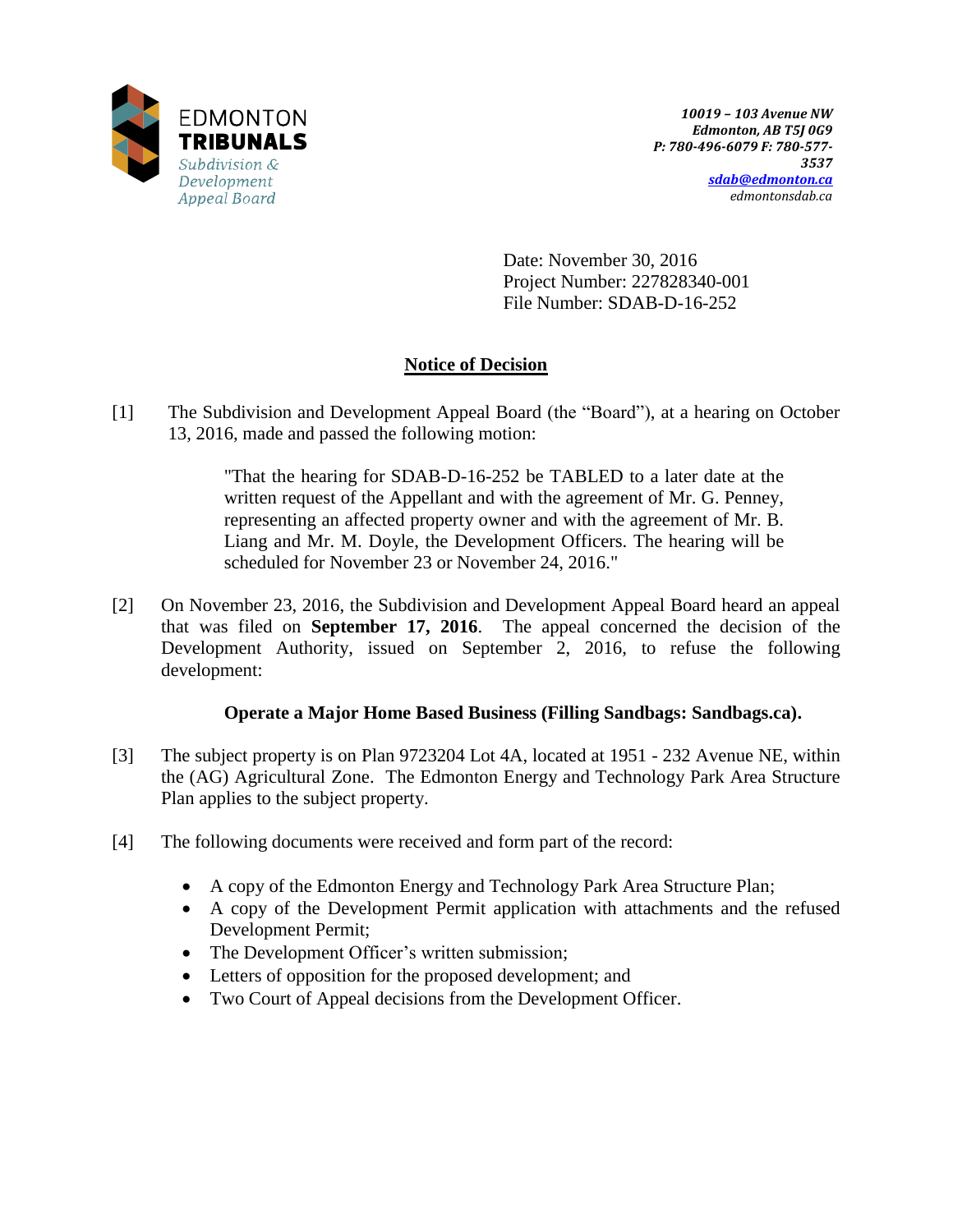#### **Preliminary Matters**

- [5] At the outset of the appeal hearing, the Presiding Officer confirmed with the parties in attendance that there was no opposition to the composition of the panel.
- [6] The Presiding Officer outlined how the hearing would be conducted, including the order of appearance of parties, and no opposition was noted.
- [7] The Presiding Officer referenced section 686(1)(a)(i) of the *Municipal Government Act* and indicated that there was a late filing issue to be addressed. The Presiding Officer stated that the Notice of Appeal was filed on September 17, 2016 and the decision of the Development Officer was issued on September 2, 2016, which is beyond the 14-day period to file an appeal.
- [8] The Presiding Officer referenced the Development Officer's written submission that stated that an e-mail with the decision was sent September 2, 2016 to the Applicant.

#### **Summary of Hearing**

- *i) Position of the Appellant, Mr. F. Jutt, representing the Appellant, Mr. T. Jutt*
- [9] With respect to the late filing issue, Mr. Jutt acknowledged that an e-mail was sent by the Development Officer and received on September 2, 2016. He and his father were under the impression that they had 15 days to file an appeal and used that time to determine if they should file an appeal.
	- *ii) Position of the Development Officer, Mr. B. Liang*
- [10] Mr. Liang indicated that the e-mail with the decision was sent September 2, 2016 and included the same decision as the registered mail that was sent. The decision attached to the e-mail included directions on how to file an appeal.
- [11] He reiterated that the e-mail with the decision was essentially the same thing as the registered mail that was sent.
- [12] With respect to a receipt of e-mail after it was sent, he indicated that there is no standardized procedure to require a receipt of e-mail delivery.

Mr. G. Penny, acting on behalf of an affected property owner, had nothing to add.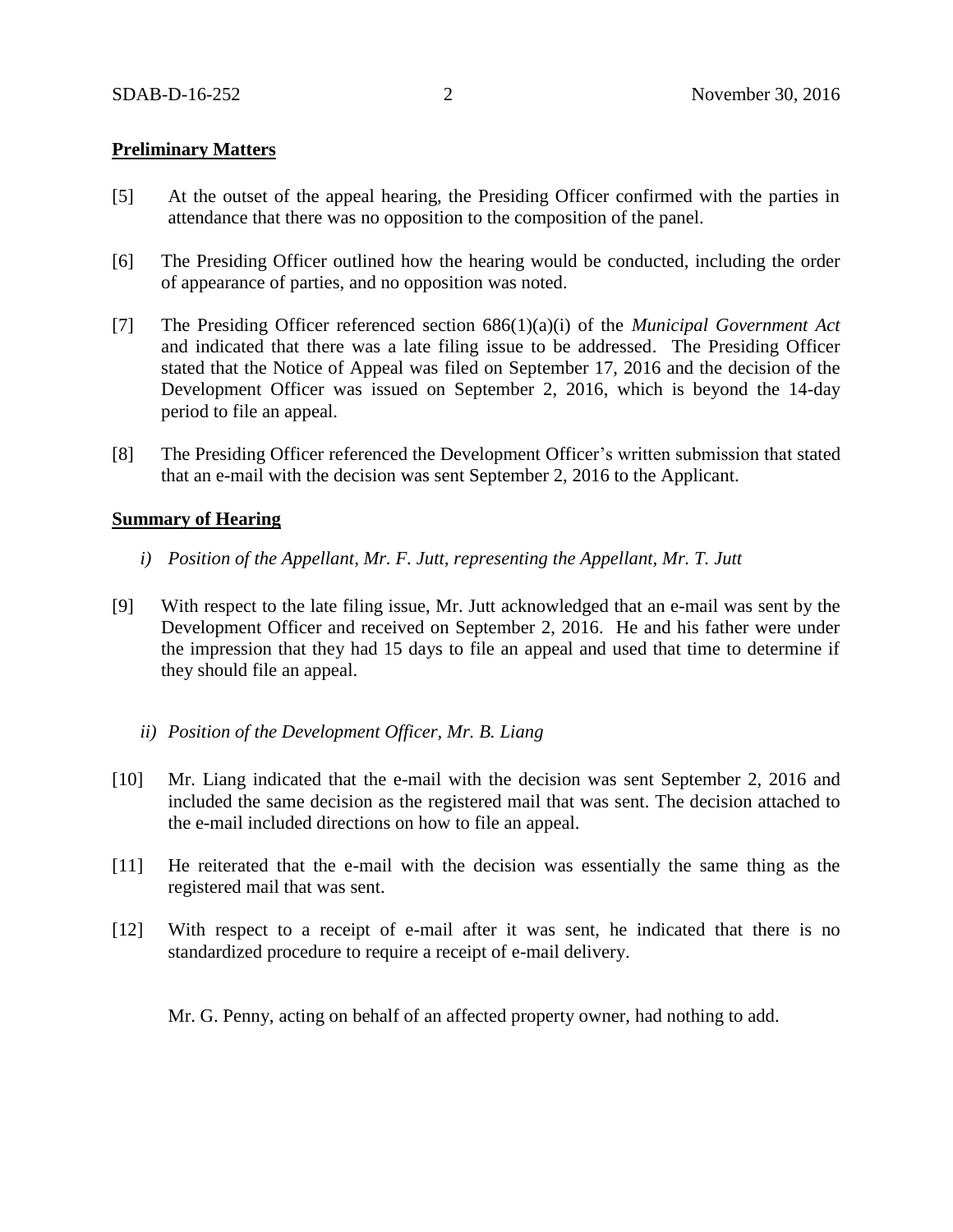### *iii) Rebuttal of the Appellant*

- [13] Mr. Jutt indicated that he received the e-mail from Mr. Liang and indicated that Mr. Liang phoned him ahead of time. There was confusion with the Minor and Major Home Based Business applications, which led to a delay in filing the appeal. He assumed weekends did not count when determining the appeal period deadline.
- [14] Mr. Liang agreed with Mr. Jutt's statement that he first reviewed the application and refused it as a Minor Home Based Business and e-mailed the decision. At Mr. Jutt's request, he received new fees and reviewed the application as a Major Home Based Business and refused it again. He stated that this decision was also e-mailed to the Applicant and clarified that all of these transactions, e-mails and communication occurred all on September 2, 2016.

None of the parties had anything further to say.

### **Decision**

[15] The Board does not assume jurisdiction.

#### **Reasons for Decision**

- [16] The Board notes that both the Appellant and Development Officer acknowledged that the decision was e-mailed and received on September 2, 2016.
- [17] The Board accepts that the decision attached to the e-mail was essentially the same document that was sent by registered mail.
- [18] The Appellant assumed he had 15 days from the decision to file an appeal.
- [19] The Appellant filed the appeal on September 17, 2016, which is beyond the 14-day appeal period.
- [20] Section 686(1)(a)(i) of the *Municipal Government Act* states that an appeal to this Board must be filed within 14 days of the date which the person is notified of the decision.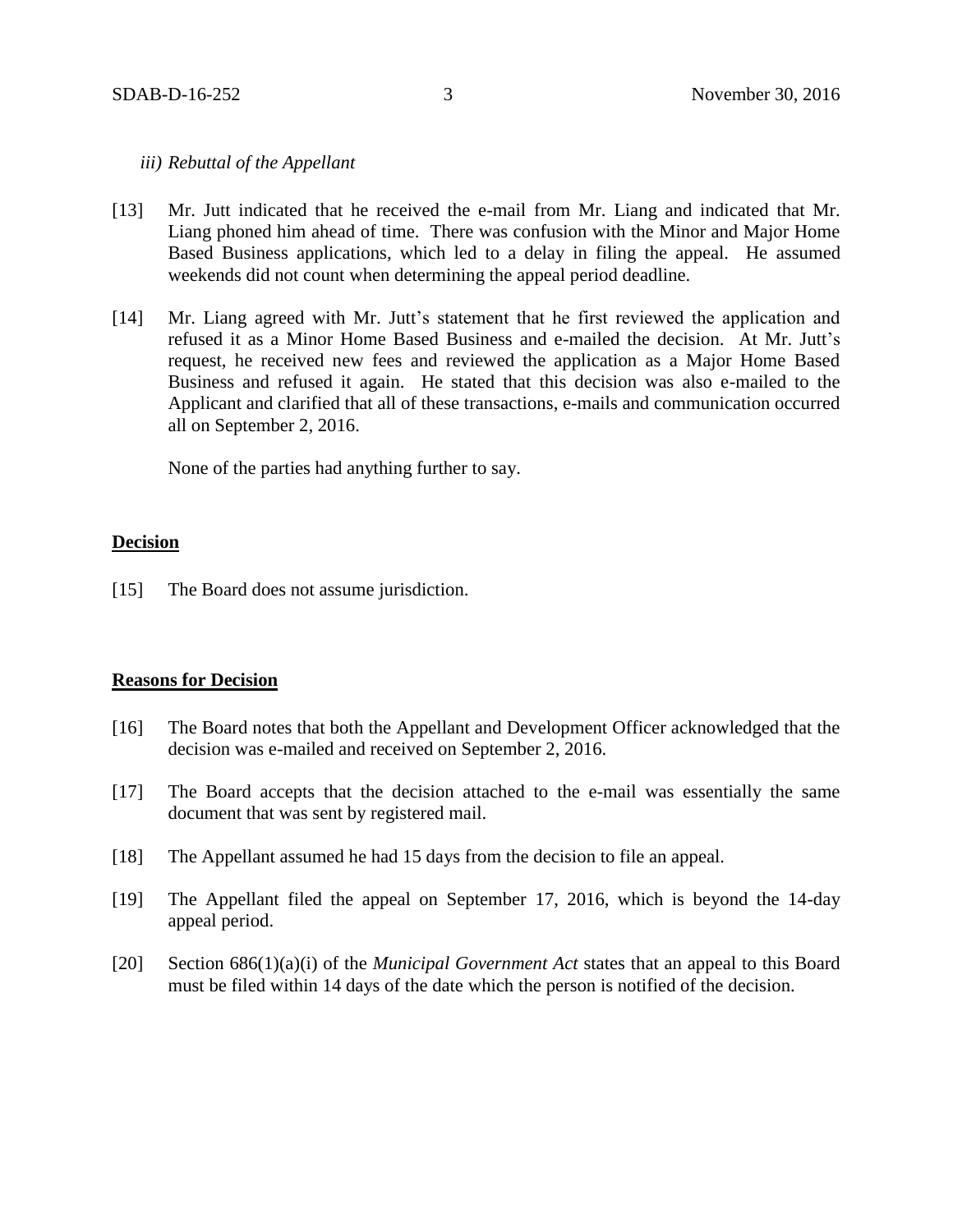[21] Accordingly, the Board does not have jurisdiction to hear this appeal.

 $\overline{\mathcal{C}}$ 

Mr. B. Gibson, Presiding Officer Subdivision and Development Appeal Board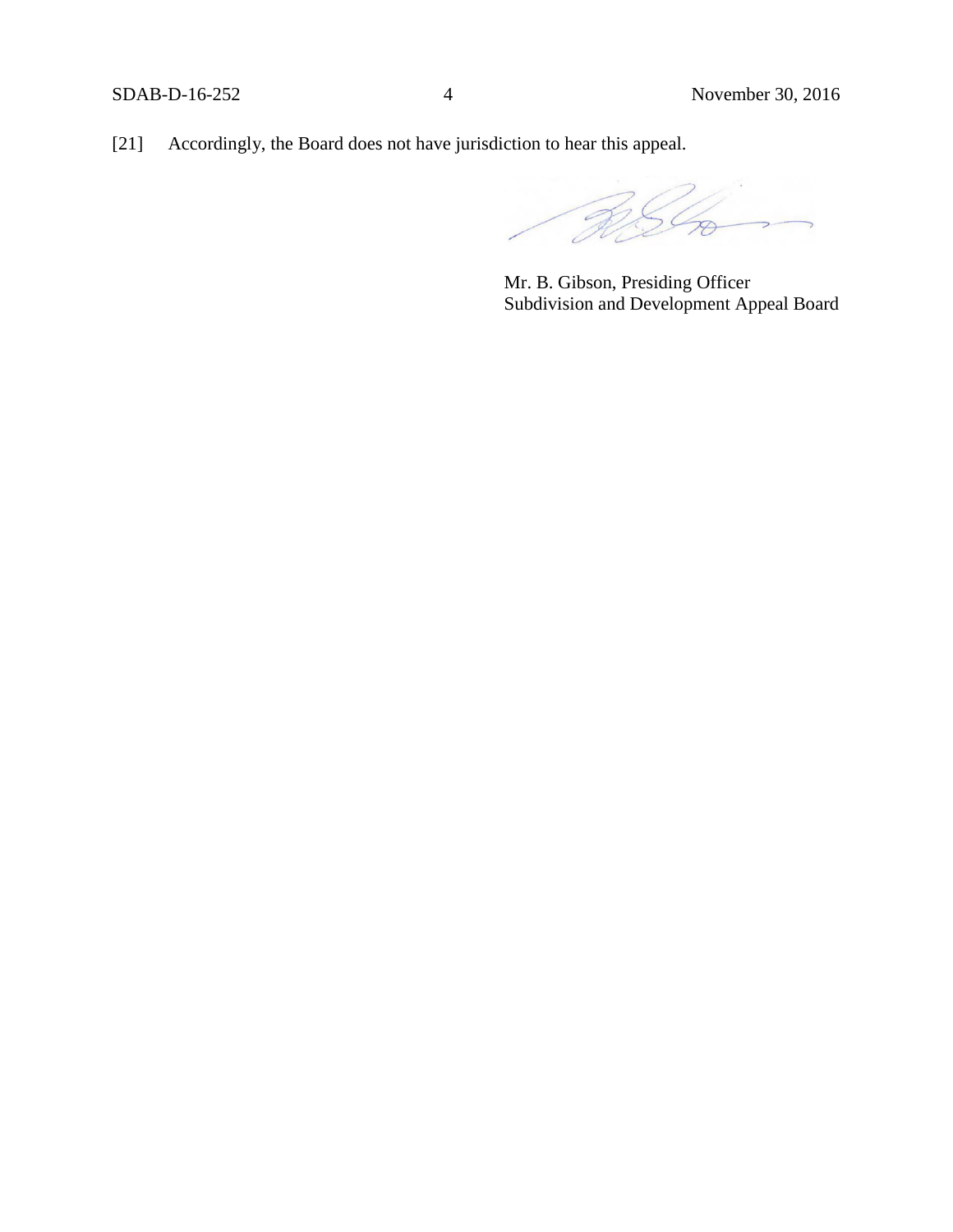### **Important Information for the Applicant/Appellant**

- 1. This decision may be appealed to the Alberta Court of Appeal on a question of law or jurisdiction under section 688 of the *Municipal Government Act*, RSA 2000, c M-26. If the Subdivision and Development Appeal Board is served with notice of an application for leave to appeal its decision, such notice shall operate to suspend the Development Permit.
- 2. When a decision on a Development Permit application has been rendered by the Subdivision and Development Appeal Board, the enforcement of that decision is carried out by the Sustainable Development Department, located on the 5th Floor, 10250 – 101 Street NW, Edmonton.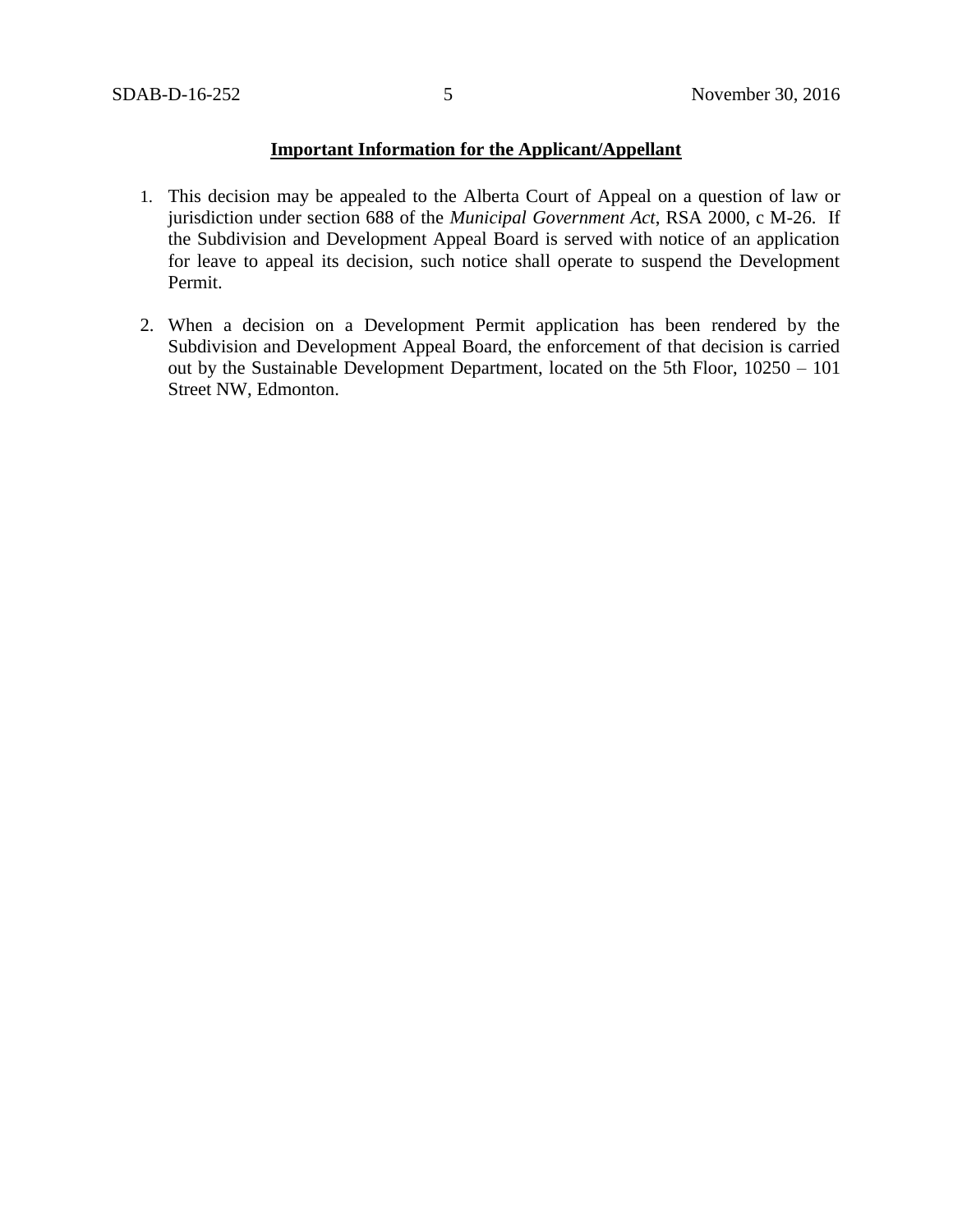

*10019 – 103 Avenue NW Edmonton, AB T5J 0G9 P: 780-496-6079 F: 780-577- 3537 [sdab@edmonton.ca](mailto:sdab@edmonton.ca) edmontonsdab.ca*

# **SDAB-D-16-264**

Application No. 176981065-003

An appeal by 413140 Alberta Ltd. to construct exterior alterations to an approved Accessory Building (rear detached garage, 7.3 m x 6.1 m) was **TABLED TO DECEMBER 8, 2016.**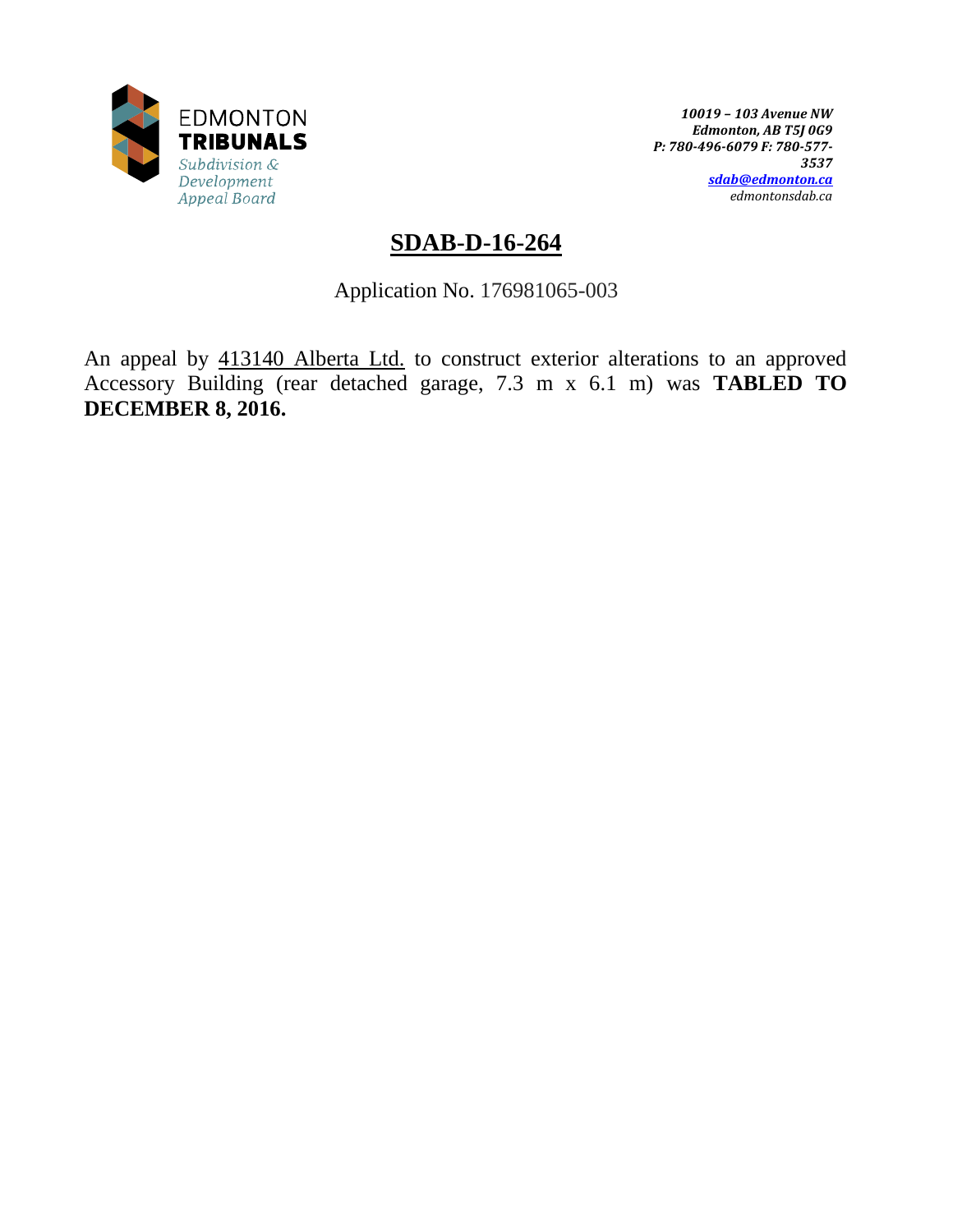

Date: November 30, 2016 Project Number: 231127978-001 File Number: SDAB-D-16-298

# **Notice of Decision**

[1] On November 23, 2016, the Subdivision and Development Appeal Board heard an appeal that was filed on **November 1, 2016**. The appeal concerned the decision of the Development Authority, issued on October 19, 2016, to refuse the following development:

# **Install (1) Fascia On-premises Sign (MERCER TAVERN).**

- [2] The subject property is on Plan NB1 Blk 3 Lots 187-188, located at 10363 104 Street NW, within the (HA) Heritage Area Zone. The Special Area Downtown Overlay and the Capital City Downtown Plan apply to the subject property.
- [3] The following documents were received prior to the hearing and form part of the record:
	- A copy of the Capital City Downtown Plan;
	- A copy of the Development Permit application with attachments, proposed plans, and the refused Development Permit;
	- The Development Officer's written submission; and
	- The Appellant's submission;

# **Preliminary Matters**

- [4] At the outset of the appeal hearing, the Presiding Officer confirmed with the parties in attendance that there was no opposition to the composition of the panel.
- [5] The Presiding Officer outlined how the hearing would be conducted, including the order of appearance of parties, and no opposition was noted.
- [6] The appeal was filed on time, in accordance with section 686 of the *Municipal Government Act,* RSA 2000, c M-26.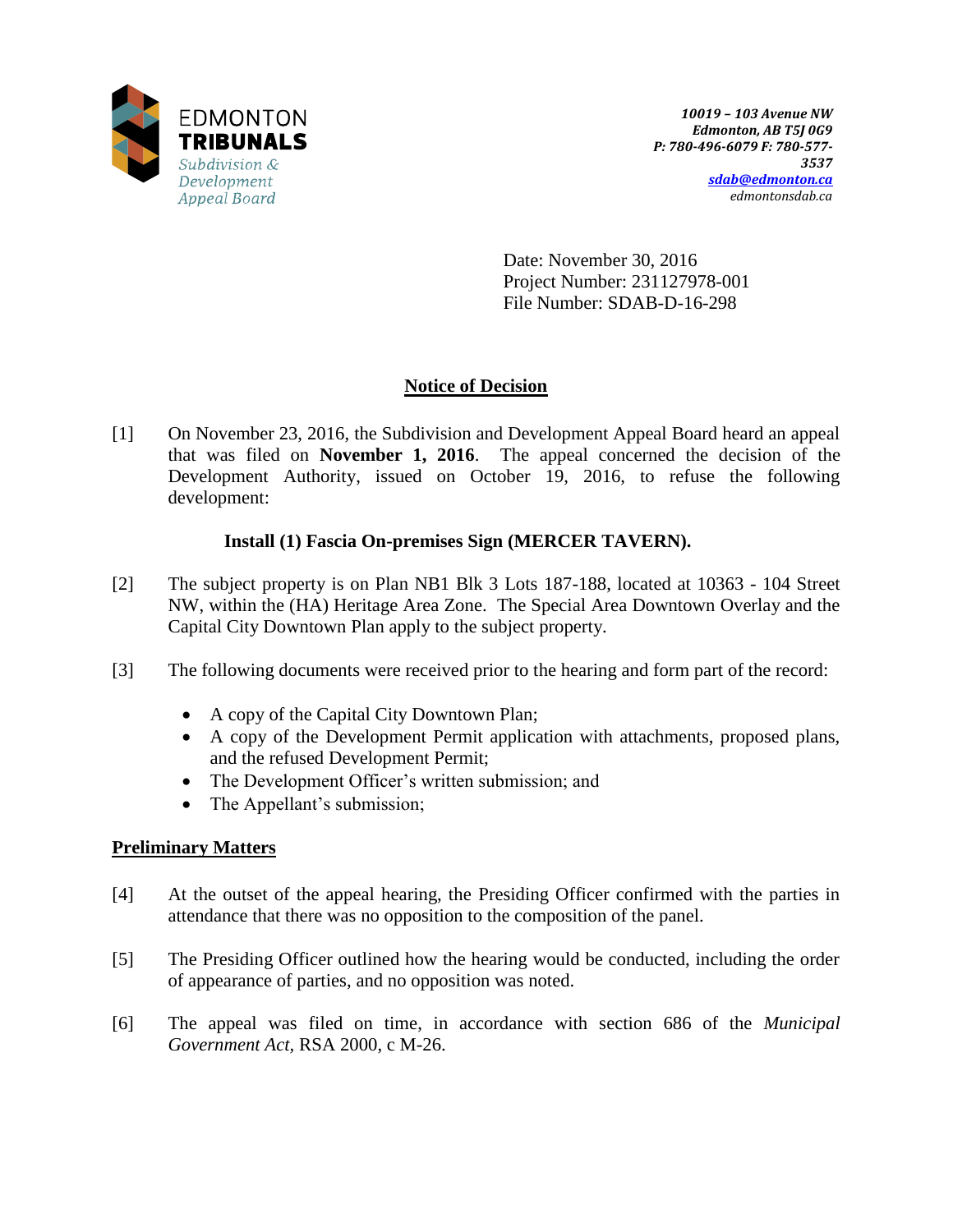#### **Summary of Hearing**

- *i) Position of the Appellant, Mr. K. Barabash and Ms. S. Barabash and the property owner of the subject site, Mr. K. Pope*
- [7] Ms. S. Barabash referenced their submitted photographs to show several Fascia Onpremises Signs and neon Signs currently attached to the subject building and adjacent buildings.
- [8] They assumed based on the number of Fascia On-premises installed, a precedent was set.
- [9] With respect to the subject Sign being refused, they were confused how the other Signs were approved by the City.
- [10] Ms. Barabash referenced the existing flashing light bulb Signs on the subject building to demonstrate the type of the Sign under appeal.
- [11] She indicated that some of the neon signs on the (south) elevation of the subject building are a part of the Edmonton Neon Sign Museum.
- [12] She referenced the illuminated and neon Signs on 104 Street and the subject building as well as the digital Signs across 104 Avenue at Rogers Place to show that the proposed Sign is in character with the neighbourhood.
- [13] She referenced a Fascia On-premises Sign for the Canadian Border Services Agency on the building immediately to the south. In her opinion, this Sign is not architecturally pleasing and its design does not meet the style of the historical nature of this Zone.
- [14] With regard to the second reason for refusal from the Development Officer, Ms. Barabash showed an aerial photograph to demonstrate that there is a lot of pedestrian traffic on 104 Street and 104 Avenue, especially with Ice District and Rogers Place next door. During events, there are thousands of pedestrians on these roadways.
- [15] She indicated that the subject Sign is visible from the Winter Garden (Ford Hall) and westbound vehicular and pedestrian traffic on 104 Avenue.
- [16] She referenced her traffic volume document and indicated that this Sign provides a lot of business exposure for the subject building.
- [17] They reiterated that the architectural finish of the Sign is similar to the existing Signs in the neighbourhood and it was erected to provide a retro look and fit in with the historical design of the area and the Neon Sign Museum.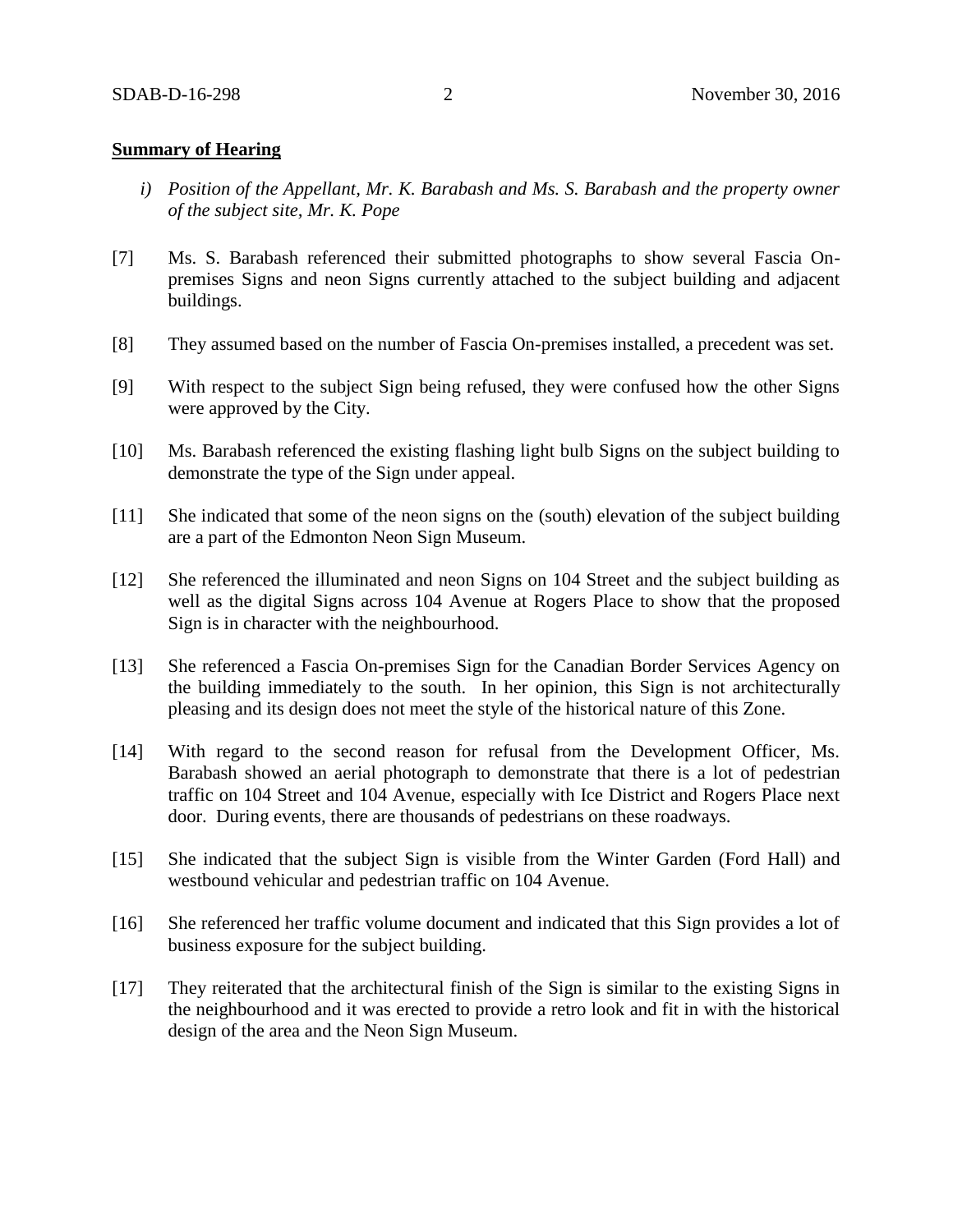- [18] With respect to questions from the Board, the Appellants provided the following:
	- a. Mr. Pope indicated that the existing Signs that are similar in design to the subject Sign were built approximately 24 months ago and he indicated that those Signs were approved.
	- b. He indicated that the subject Sign was installed before the decision because they assumed based on the other similar Signs in the area and feedback from the City, the subject Sign would be approved.
	- c. The flashing light bulb Sign on the (south) elevation of the subject building that is almost identical to the subject Sign was approved approximately 36 months ago.
	- d. He indicated that part of the reason for this type of illumination is that it lights up the area and deters vandalism. He indicated that the subject building does not get graffiti because it is well lit. He reiterated that they feel the subject Sign is attractive and complements the Neon Sign Museum.
	- e. He confirmed that they are applying for a permanent Fascia On-premises Sign.
- [19] The Presiding Officer indicated that there is a difference between a Fascia and a Projecting Sign. The Appellants acknowledged that they know the difference between the Sign Use and acknowledged that a Fascia Sign is not allowed in the Heritage Zone.
	- *ii) Position of the Development Officers, Ms. R. Lee and Mr. B. Noorman*
- [20] With respect to questions from the Board, the Development Officers provided the following:
	- a. With regard to whether other Fascia Signs on the subject building and in the area have permits, Ms. Lee indicated that those Signs are not part of this application and she does not have information about them.
	- b. They did not know when the (HA) Heritage Zone was created.
	- c. Ms. Lee stated that any proposed Sign in the (HA) Heritage Zone must be reviewed by a City Heritage Planner and that Planner did not support the proposed Sign.
	- d. With regard to if the proposed Sign was a Projecting On-premises Sign; they indicated if the Use is allowed, they would consider approving the Sign. In this case, they have no authority to approve a Use that is not listed in the Zone.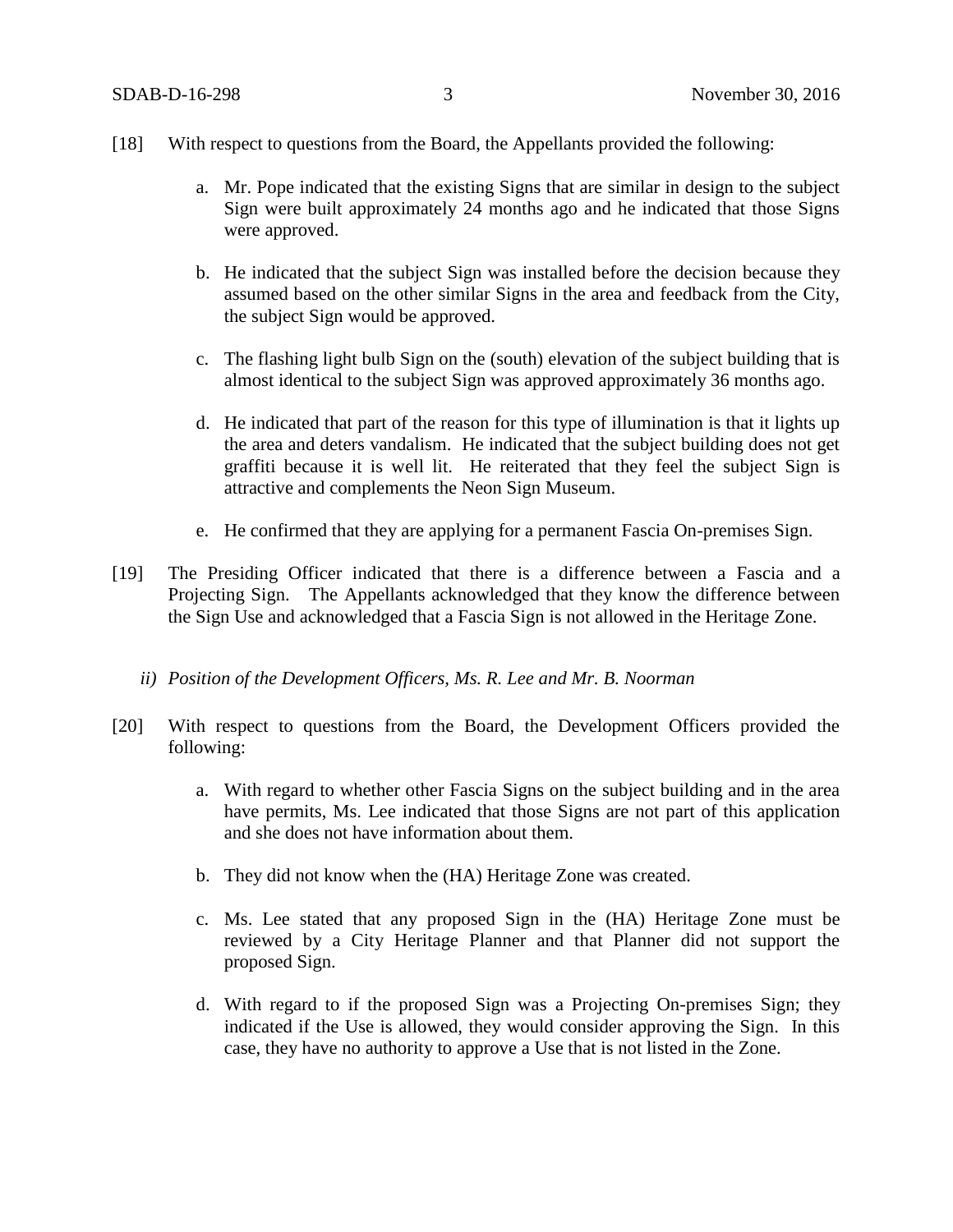- e. With respect to the definition of a Temporary On-premises Sign, they indicated that the proposed Sign would have to be relocatable and removable. In this case, the proposed Sign is permanent. Ms. Noorman referenced the definition of "Permanent Sign" in the *Edmonton Zoning Bylaw* to show that the proposed Sign falls under this definition as it is affixed to the building.
- f. With regard to the other Signs on the building, they indicated that the Appellant did not ask about the other Signs with this application.
- g. They reiterated that despite other Fascia Signs on the building, they are required to review the current application based on the current *Edmonton Zoning Bylaw* and cannot comment on the legality of the other Signs or if they were approved.

### *iii) Rebuttal of the Appellant*

[21] Mr. Pope indicated that the letters and words on the copy of the subject Sign changes and are temporary but they admitted that the structure of the Sign is permanent.

### **Decision**

[22] The appeal is DENIED and the decision of the Development Authority is CONFIRMED. The development is REFUSED**.**

### **Reasons for Decision**

- [23] Fascia On-premises Signs are neither a Permitted Use nor a Discretionary Use in the (HA) Heritage Zone.
- [24] Under section 7.9(2) of the *Edmonton Zoning Bylaw*, Fascia On-premises Signs means:

any Sign painted on or attached to an exterior building wall, or any other permitted structure, on which a two dimensional representation may be placed. The Copy on such a Sign identifies or advertises a business, activity, service or product located on the premises or Site where the Sign is displayed.

[25] The Appellants agreed that the proposed development is a permanent Fascia On-premises Sign.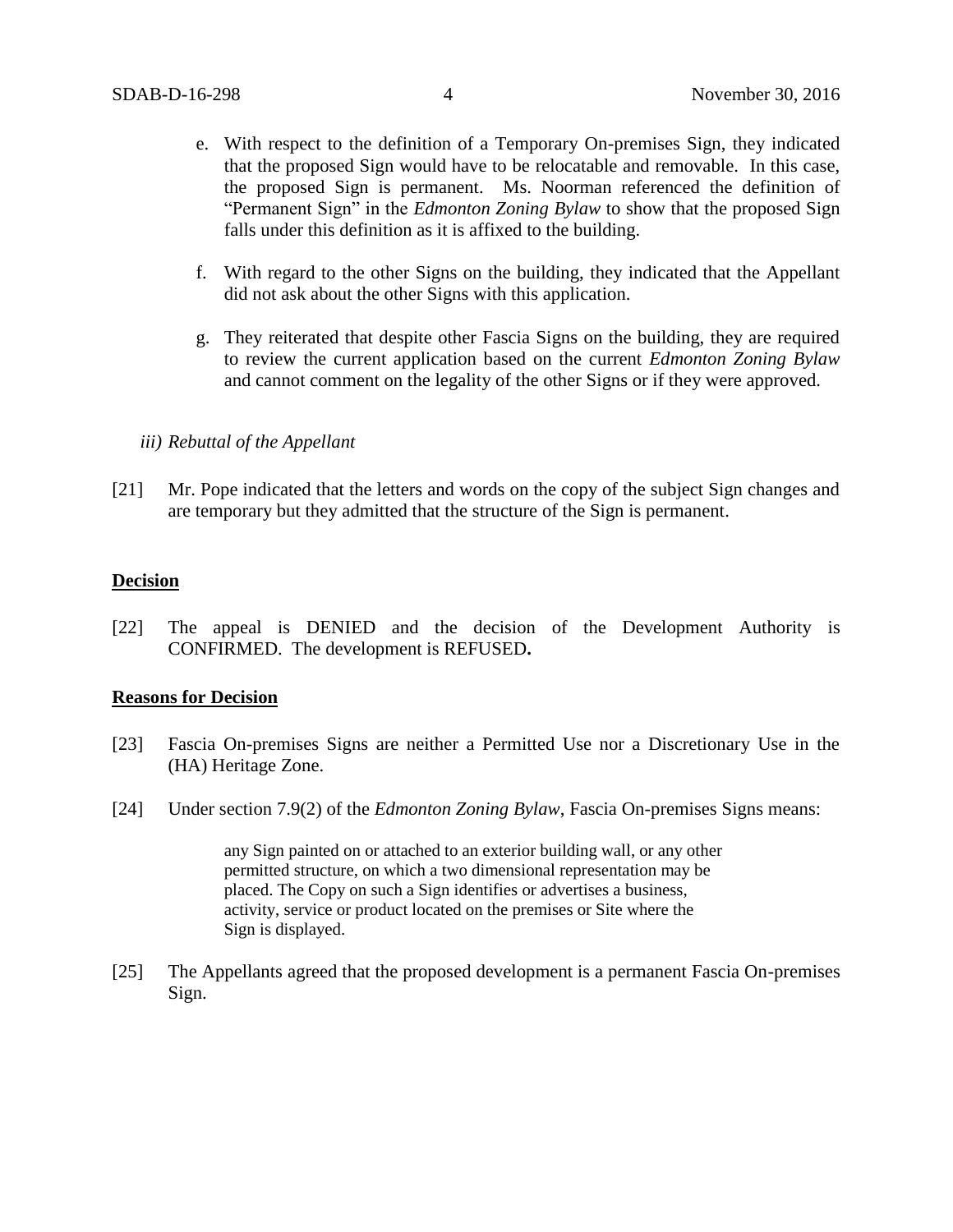[26] Section 687(3)(d)(ii) of the *Municipal Government Act* states:

In determining an appeal, the subdivision and development appeal board may make an order or decision or issue or confirm the issue of a development permit even though the proposed development does not comply with the land use bylaw if, in its opinion, **the proposed development conforms with the use prescribed for that land or building in the land use bylaw.**

[27] Accordingly, the Board does not have the authority to allow this appeal as the proposed Use Class is not contained within the (HA) Heritage Zone.

BSG

Mr. B. Gibson Presiding Officer Subdivision and Development Appeal Board